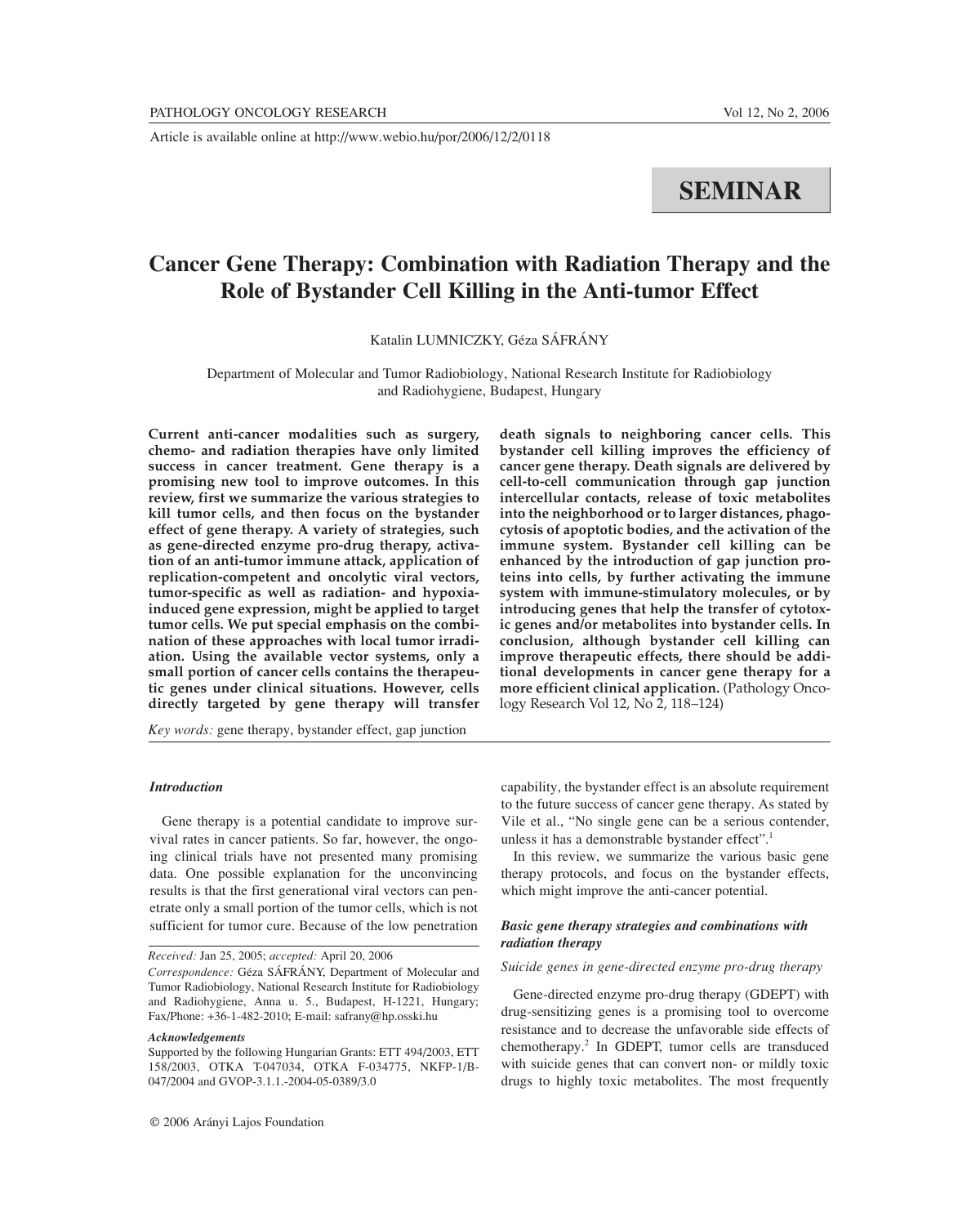used GDEPT protocol is the thymidine kinase/ganciclovir system. The *Herpes simplex*-derived thymidine kinase (TK) converts ganciclovir (GC) to ganciclovir-monophosphate, which is further phosphorylated by cellular kinases to toxic ganciclovir-triphosphate. Mammalian cells lack TK, thus GC causes toxic effects only in cells transfected with TK.<sup>3-5</sup>

A widely applied cancer chemotherapy agent is 5-flurouracil (5-FU). In mammalian cells, 5-FU is metabolized first into nucleoside fluorouridine by uridine phosphorylase and then phosphorylated into 5-fluoro-2'-uridine-5' monophosphate (FUMP) by uridine kinase.<sup>6</sup> Unfortunately, 5-FU resistance and toxic side effects are frequent in cancer patients.

There might be two possibilities to overcome this problem. One of them is to produce 5-FU from the non-toxic 5-fluorocytosine (5-FC) by bacterial or yeast cytosine deaminase enzymes (CD) through GDEPT.<sup>3,4</sup> Another possibility is to introduce the *E. coli* uracil phosphoribosyltransferase (UPRT) gene into the tumor cells, which converts 5-FU directly and very efficiently into  $FUMP.<sup>2,7</sup>$ 

The authors of this review used a double-suicide GDEPT system against murine brain tumors.<sup>8</sup> The applied adenoviral vector encoded both the TK and the UPRT genes. Intratumor injection of this vector and subsequent treatment with the corresponding agents substantially slowed down tumor progression. They have found that under *in vitro* conditions, the combination of 5-FU and ganciclovir treatments with irradiation increased cytotoxicity by three orders of magnitude. In glioma-bearing mice, the combined GDEPT and radiation treatment slowed down tumor progression and improved survival rates.

### *Activation of the anti-tumor immune response*

There are several immunotherapeutic approaches that might increase the immunogenicity of the tumors. One possibility is the introduction of cytokine-encoding genes into the tumor cells. It is expected that the host immune system is activated against the tumor, and will attack the cancer cells present at the primary tumor site and at distant metastases.<sup>9-11</sup>

Several reports, $12,13$  including ours, $14$  suggested that the combination of radiation therapy with intra-tumor administration of a cytokine-encoding vector or with vaccination with cytokine-secreting autologous cancer cell vaccines substantially slowed down tumor progression. One simple explanation for the synergistic effect of vaccination and radiation therapies is that there is a continuous competition between tumor growth and tumor eradication by the activated immune system. Local irradiation decreases the tumor burden, so the activated immune system could overcome the decreased tumor mass.

### *Replication-competent and oncolytic viruses*

After intra-tumor delivery of the first-generational viral vectors, the infection is limited to cells surrounding the needle track. The low penetration ability might be overcome by viral vectors, suitable to propagate in tumor cells. Some of the replicative vectors have oncolytic capacities, as well. One of the first conditionally replicative, oncolytic vectors was the ONYX-015 adenovirus.<sup>15</sup> In ONYX-015 the E1B region was removed from the wild-type adenovirus. The E1B protein has two different roles in infected cells. It helps turning on the expression of late adenoviral genes, and binds to and inactivates the cellular p53 protein. In the absence of E1B, p53 inhibits adenovirus replication in normal cells. Because p53 is absent or mutated in most of the cancer cells, the ONYX virus might replicate in and kill the p53-deficient tumor cells. The anticancer effect of ONYX-015 is under evaluation in a few clinical trials including head and neck cancer and metastatic lung tumors.<sup>16,17</sup> ONYX is much more effective when combined with radiation in colon carcinoma and glioma tumor models.<sup>18,19</sup> Some viruses, such as vaccinia, measles, herpes simplex, Newcastle disease virus can preferentially replicate in tumor cells and demonstrate oncolytic activities.20 Ionizing radiation improves the oncolytic effect of herpes simplex<sup>21</sup>, vaccinia<sup>22</sup> and Newcastle disease (Sáfrány et al., manuscript in preparation) viruses.

# *Tumor-specific and radiation-driven therapeutic gene expression*

In cancer gene therapy it would be highly preferable if the therapeutic genes were expressed and/or the vectors replicated only in the targeted tumor cells. To achieve this, gene expression and/or vector replication should be placed under the control of tumor-, radiation- or hypoxia-specific promoters.23-26. The EGR1 radiation-induced promoter contains four copies of the  $CCAT<sub>6</sub>GG$  sequence (CArG element), which is responsible for radiation induction  $(3$ -fold by  $2 \text{ Gy})$ .<sup>27,28</sup> Several viral vectors were constructed where the expression of the therapeutic gene was placed under the control CArG elements.29,30 When breast cancer, lung, rectum, pancreas tumor and melanoma patients were treated with the vector and tumor irradiation, very promising results were obtained.<sup>29</sup>

The  $p21^{WAF1}$  promoter is also induced by radiation.<sup>23</sup> When the inducible nitric-oxide-synthase (iNOS) gene was placed under the control of the WAF1 promoter, significant tumor growth delay, apoptosis induction and tumor cell radiosensitization were achieved. $31,32$ 

### *Hypoxia-induced gene expression*

Tumor hypoxia is usually associated with aggressive disease and poor prognosis. Tumor hypoxia might be utilized in cancer gene therapy by putting the therapeutic genes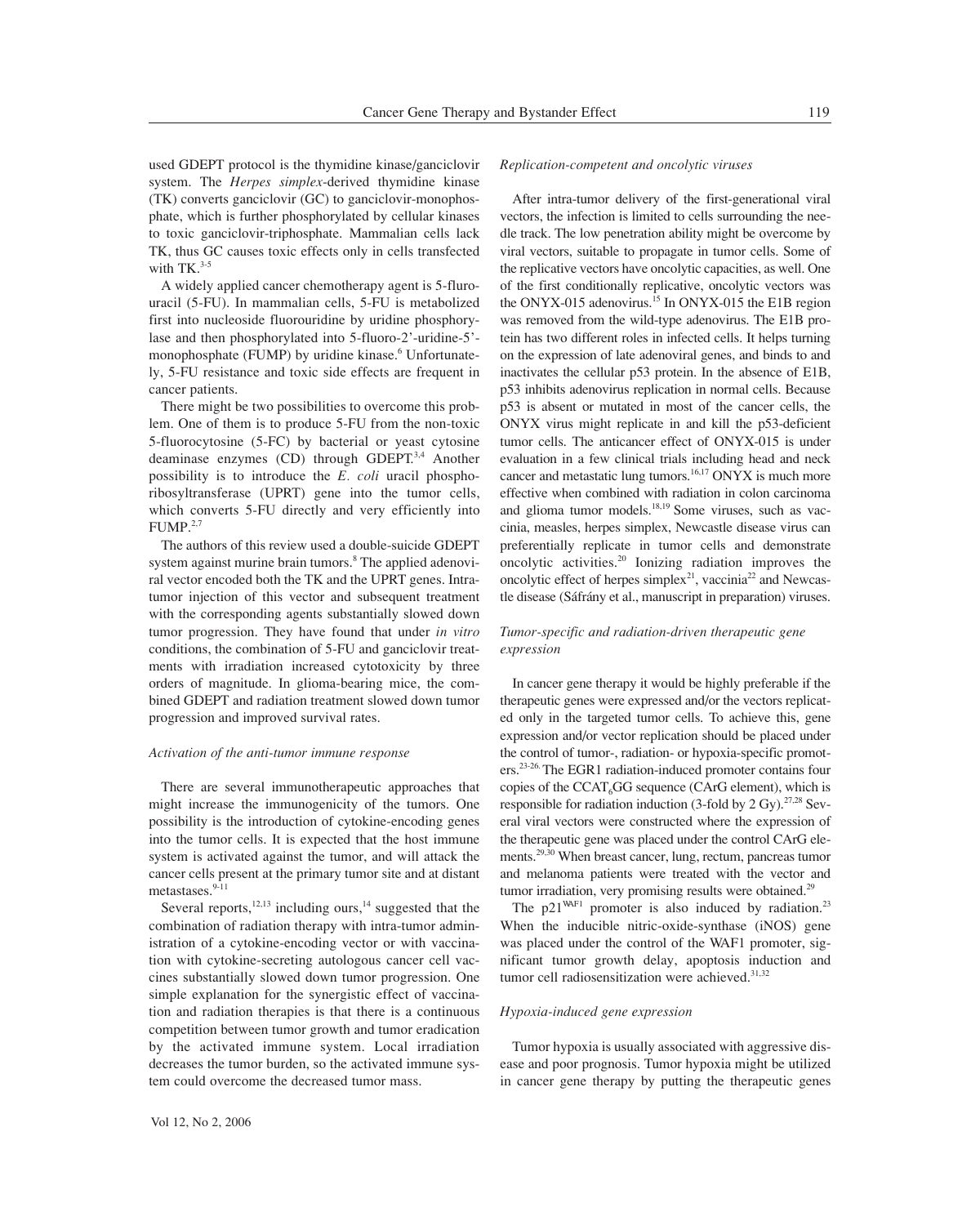under the control of hypoxia-responsible elements (HREs). HREs are enhancers containing the  $(A/G)CGT(G/C)(G/C)$ sequence and are present in the promoter region of several hypoxia-responsive genes, such as vascular endothelial growth factor (VEGF), erythropoietin and phosphoglycerate kinase.23,33 When five copies of HRE were linked to a minimal CMV promoter, hypoxia induced a 500-fold gene expression.<sup>34</sup>

# *Clinical trials*

By January 2006, at least 1132 gene therapy clinical trials have been initiated, most of them in the USA (742) and Europe (327). Sixty-seven percent of these trials aim to cure cancer. So far, only few of them have reached phase III, many of them did not get beyond phase I.35 Most of the anticancer trials applied the TK-GC protocol. One of the biggest, randomized phase III trial was conducted against glioblastoma multiforme (GBM).<sup>36</sup> Two-hundred-fortyeight patients were treated either with standard therapy (surgery + radiation) or with the combination of standard and gene therapies. In the combined gene therapy protocol the tumor site was infiltrated immediately after surgery with allogeneic fibroblasts producing a TKencoding retroviral vector and consequently the patients were treated with GC.

The trial proved the safety of this approach, but neither disease progression nor overall survival was significantly different between the two patient groups. A similar trial, which included fewer patients (37 TK-GC treated versus 19 standard treatments), was performed in Finland.37 The main difference was that in the Finnish trial a TK-encoding adenoviral vector was used. In this case, the gene therapy-treated group presented significantly improved mean survival rates. Again, no serious adverse effects have been observed.

The current state of anti-cancer clinical trials has been extensively reviewed.<sup>38-41</sup> The major conclusion is that the application of various viral vectors is safe, but so far the clinical advantage of the various protocols has not been proved. The unsatisfactory clinical results might be explained by the low tumor infiltration capability of the currently available vector systems. Despite of a significant bystander effect, transgene expression remained insufficient under clinical situations. A potential solution might be the application of replicative, oncolytic viruses. Perhaps the most prominent representative of the conditionally replicating viral vectors is ONYX-015, as mentioned earlier. The therapeutic efficacy of ONYX-015 is under evaluation in head and neck,<sup>16</sup> hepatobiliary<sup>42</sup> and brain tumors.43 Unfortunately, a significant benefit have not been detected so far from ONYX treatments alone. However, its combination with chemotherapy is a promising approach in head and neck cancer.<sup>44</sup>

### *Bystander effects in gene therapy*

It is well known that ionizing radiation has serious consequences on cells directly hit by radiation (cell death, carcinogenic mutations, genomic instability, etc.). Beside this, radiation-induced effects might be observed on cells directly not targeted by radiation. This phenomenon is called the bystander effect of radiation. The bystander effect can contribute to the death of the neighboring, directly non-targeted cells or to the development of mutations. When cancer gene therapy is combined with radiation therapy, radiation-induced lethal bystander effects might increase the death of malignant cells. In an analogous manner, genetically modified cells during cancer gene therapy may also deliver various signals to the neighboring cells. In the following chapters, we will focus on the bystander death signals that may contribute to a more efficient cancer cure.

As mentioned above, the most frequently studied gene therapeutic strategy is the TK-GC system. Ganciclovir is not toxic for mammalian cells. After initial phosphorylation by TK, cellular kinases will generate the toxic triphosphate form of GC, which kills TK-containing cells. The question is whether TK-minus cells could be killed by the bystander effects. This presumed bystander effect might present death signals or toxic pro-drug metabolites to the neighboring cells, and even to cells at distant metastases. The bystander effect might occur via intercellular communications, by phagocytosis of apoptotic bodies, through the activation of the immune system, or by the release of cytotoxic metabolites.<sup>45,46</sup>

### *The mechanisms of the bystander effects*

### *Exchange of toxic metabolites through gap junctions*

The bystander effect, produced by ganciclovir-mediated killing of cells transduced with the TK gene, defines the cooperative killing of non-transduced cells. The major contributor to this phenomenon is a metabolic cooperation involving the transfer of cytotoxic small molecules between cells mainly through cell-to-cell interactions. When TK-positive cells were co-cultured with TK-negative cells at high densities, both TK+ and TK- cells were killed by GC. However, when the cells were co-cultured at low cell densities, only the TK+ cells were killed. This suggests that cell-to-cell contact is necessary for the bystander effect and cells might communicate through gap junctions.<sup>45,46</sup>

Gap junctions are important mediators of direct intercellular communications. Ions, small metabolite molecules, second messengers and certain dyes can pass through gap junctions. Gap junctions consist of two hexameric integral membrane protein hemi-channels termed connexons, which interact across the narrow extracellular space to cre-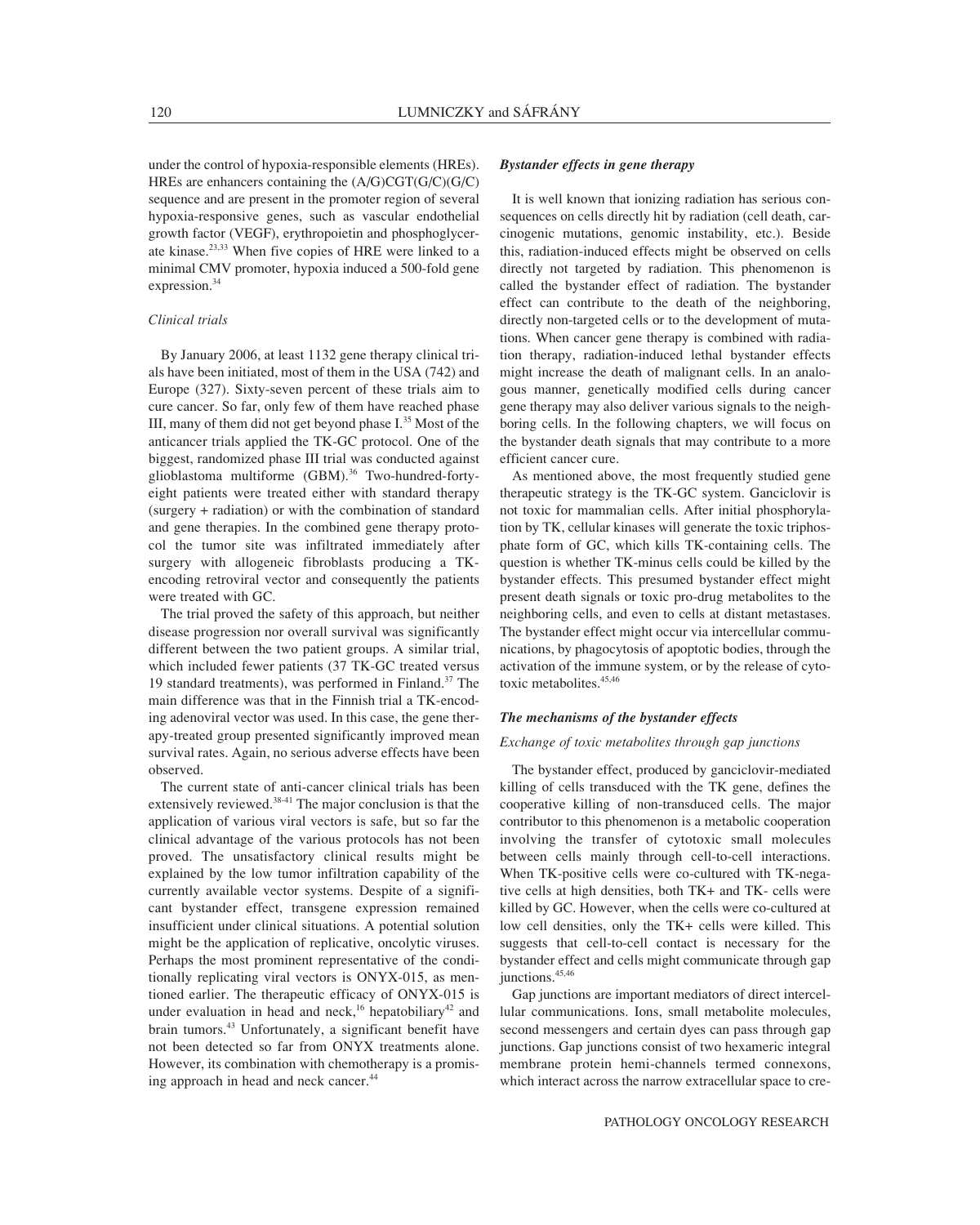ate a complete channel. The connexons are composed of six connexin protein subunits that surround the central pore. At least 14 different connexins have been identified in mammals. Gap junctions allow the passage of molecules less than 1 kDa in size, such as triphosphorylated GC. Protein kinase A activated by cAMP-mediated signals is the only well-characterized signal transduction system that increases gap junctional intercellular communication (GJIC) in most cell types.45,46

It was suggested that the presence of gap junctions in the target cells is much more important than that in the effector cells.47 Connexin expression in rat glioma 9L cells is much higher than in C6 cells. Both 9L and C6 cells were transduced with TK gene and different combinations of TK+ and TK- cells were treated with GC. A strong bystander effect was detected in 9L cells, which was absent in C6 cells. When wild-type 9L cells were mixed with TK-containing C6 cells, also a strong bystander effect was detectable. However, the bystander effect was not detectable in the mixture of wild-type C6 and TK+ 9L cells. Similar *in vivo* effects were observed when different combinations of TK+ and TK- cells were transplanted into athymic nude mice.

Further confirming the importance of target cells, C6 cells were transduced with the connexin 43 gene and mixed with TK+ C6 cells. This combination exhibited a strong bystander effect under *in vitro* conditions compared to connexin non-transduced cells.<sup>47</sup>

The intracellular TK level might also influence the bystander effects. Cells were transduced with either one or two copies of TK. The efficiency of GC killing and the magnitude of the bystander effect were compared for the singleand double-copy TK+ cell lines. Cells that expressed two copies of TK metabolized GC more efficiently than singlecopy TK+ cells. They were also more sensitive to GC, and demonstrated improved bystander killing.<sup>48</sup>

# *Release of soluble factors*

Some of the published data suggest that the presence of gap junctions is not obligatory for the bystander effects. In several instances bystander cell killing was reported when the TK+ effector and the TK- target cells were not in contact or when they were separated physically by permeable membranes, or even when the medium was transferred from one cell culture dish to the other. Princen et al. analyzed the mechanisms of the bystander effect in two cell lines showing differences in cellular communication (DHD/K12 and 9L). 9L cells exhibited a strong bystander effect, while DHD/K12 cells demonstrated only a moderate one. Chemical inhibition of gap junctions blocked the bystander effect only in 9L cells.

The transfer of culture medium from GC-treated TK+ DHD/K12 cells to untreated TK- cells induced cell death in the untreated cells, suggesting the release of toxic GC metabolites into the medium by TK-transduced cells.<sup>49</sup> Moreover, SW620 human colon carcinoma cells could form only a limited number of gap junctions, still they could present strong bystander signals to neighboring cells. These cells could also release toxic GC metabolites into the medium.<sup>46,50</sup>

It seems that the contact-independent bystander effect is cell type-dependent. Several cell lines (DHD/K12, SW620 or A15A5 rat glioma) are capable for the release of cytotoxic metabolites (the phosphorylated forms of GC) into the medium, while others  $(9L \text{ rat } \text{glioma})$  are not.<sup>46</sup>

### *Uptake of apoptotic vesicles*

Some data suggest that the phagocytosis of apoptotic bodies might contribute to the bystander cell killing. After GC-treatment, TK+ cells will die mainly by apoptosis. During apoptotic cell death, apoptotic bodies are formed by the dying cells and these bodies might be phagocytosed by other, TK- cells. In this manner, TK- cells can pick up death signals that can lead to apoptotic death. The bystander effect was eliminated when apoptotic vesicle transfer was prevented.<sup>51</sup> However, according to other data it is also possible that toxic metabolites were already transferred to the TK- cells before phagocytosis of the apoptotic bodies, and this led to the cell death. Hamel et al. detected apoptosis in bystander cells and found that bystander cell death could be inhibited by the overexpression of the anti-apoptotic Bcl2 gene. They also proved that bystander cell death occurred before the phagocytosis of apoptotic bodies.<sup>52</sup>

### *Induction of immune responses*

The immune system might have substantial contribution to bystander cell killing under *in vivo* conditions. When animals with TK+ tumors were treated with GC, the residual tumors were infiltrated by inflammatory cells. The inflammatory cells consisted of CD4<sup>+</sup> and CD8<sup>+</sup> lymphocytes, NK cells and macrophages. When tumor cells were re-injected in the surviving animals, they were rejected, demonstrating long-term immunity.53

Bi et al. investigated the bystander effect in an oral squamous cell carcinoma cell line growing in nude mice.<sup>54</sup> They transplanted the mixture of TK+ and TK- cells on one flank of the mice and TK- cells on the other flank, and treated the animals with GC. Interestingly, anti-tumor effect was observed at both tumor locations. Although nude mice are T-cell deficient, still they have intact monocytes and macrophages, and are able to produce antibodies. When this experiment was repeated in SCID-Beige mice, which are deficient in T-, B- and NK cells, but still possess macrophage activity, the anti-tumor response was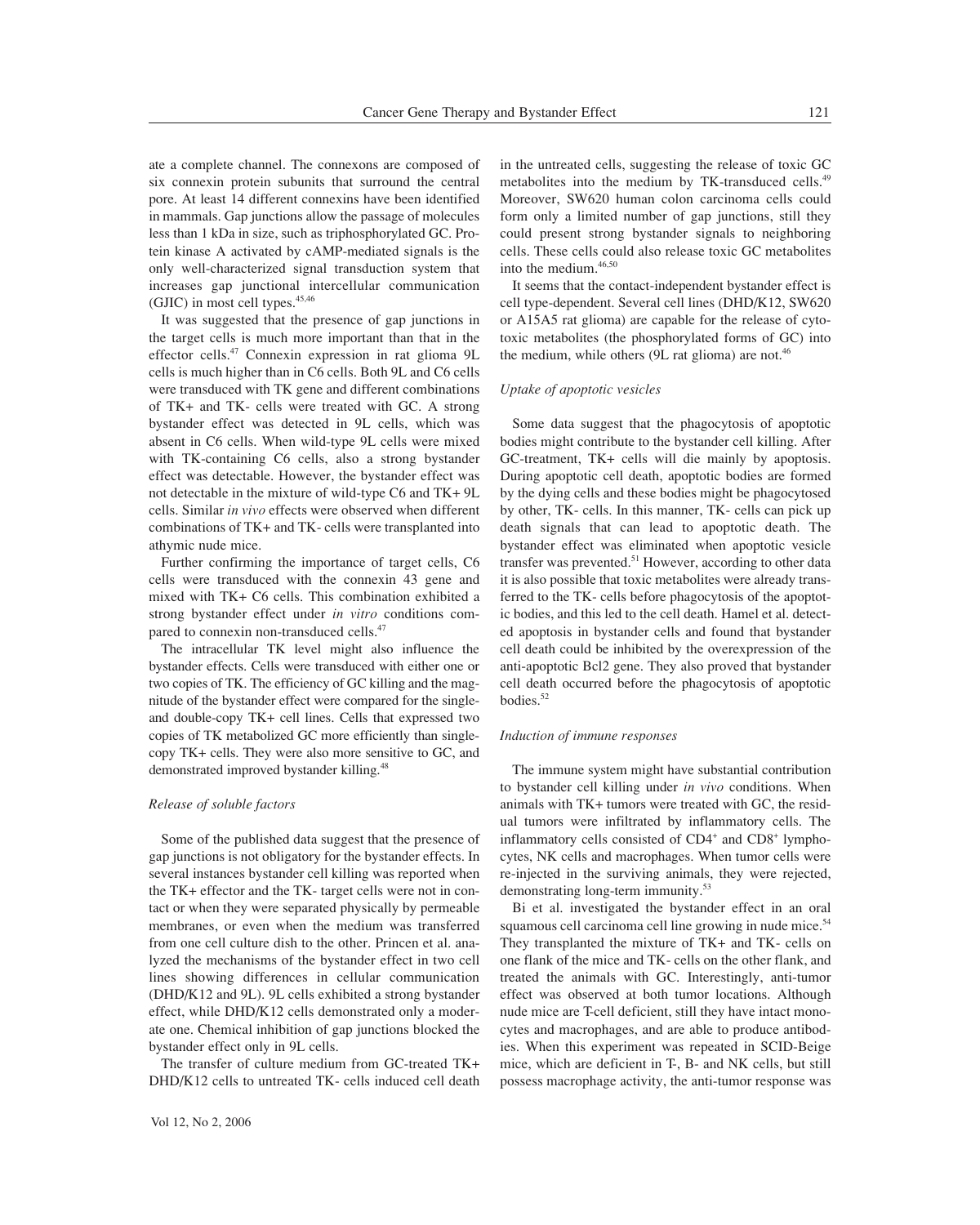absent in the TK- tumor. The data suggest that an immune-related anti-tumor attack is responsible for the distant bystander effect.<sup>54</sup>

### *Increasing bystander cell killing potential*

As summarized above, bystander cell killing contributes to the efficacy of cancer gene therapy. Improvements in bystander cell killing might further increase the anti-tumor effect of gene therapy. Several possibilities are outlined below.

### *Restoration of gap junctional intercellular communications*

Gap junctional intercellular communications (GJIC) are very important, cell type-dependent mediators of bystander effects.45-48 The gap junction-dependent diffusion of phosphorylated ganciclovir metabolites from transfected cells to their neighbors was proved to enhance the overall benefit of the TK-GC system. Unfortunately, tumor cells are often gap junction-deficient.<sup>46</sup> There are several possibilities to improve GJIC. For instance, all transretinoic acid can increase connexin 43 expression in various tumor cell lines and facilitate GC-induced bystander cell killing both under *in vitro* and *in vivo* conditions.55

Robe et al. demonstrated that dibutyryl adenosine 3',5' cyclic monophosphate (cAMP) can induce GJIC in glioblastoma cells and improve the efficacy of TK-GC treatment.56 In a human choriocarcinoma cell line 8 bromo-cAMP increased connexin 40 mRNA expression, gap junctional intercellular communication and the bystander effect of the TK-GC system.<sup>57</sup>

GJIC can also be restored by transfection of the cells with genes encoding connexin. HeLa cells are deficient in gap junctions and do not exhibit bystander cell killing by TK-GC. The introduction of the connexin 43 gene into the cells resulted in the killing of TK- cells when they were in contact with TK+ ones. This cell killing effect was absent when TK+ and TK- cells were co-cultured without direct cell-cell contact.58 The introduction of the connexin 43 gene into the cells improved cell-to-cell communications under *in vivo* conditions, as well. When the mixture of TK+ and TK- HeLa cells were transplanted into nude mice, GC treatment had only moderate effect on tumor growth. However, when cells were transfected with the connexin 43 gene before transplantation, tumor growth retardation was highly improved after GC treatment.<sup>59</sup>

The effect of connexin 43 expression on the susceptibility of CNS1 and C6 rat glioma cell lines to TK-GC was investigated by Sanson et al.<sup>60</sup> It was found that the bystander effect in these cells correlated with gap junctional communication dependent on connexin 43 level. Transfection of C6 cells (deficient in GJIC) with the connexin 43 gene increased GJIC and bystander cell killing when the cells were in contact.<sup>60</sup>

*Augmenting the immune-related anticancer response*

Increasing the anti-tumor immune response might enhance the bystander effect as well. Walling et al. used retroviral vectors to introduce the TK and interleukin-2 genes into human osteosarcoma cells.<sup>61</sup> They detected a strong bystander effect both under *in vitro* and *in vivo* conditions, when the mixture of TK+ and TK- cells was transplanted into nude mice. In a second set of experiments, they transplanted two tumors into the mice. The first tumor contained only TK- cells, while the other was a mixture of TK+ and TK- cells. GC treatment caused the regression of both tumors. Growth retardation of the TK- tumor was further improved if the other tumor carried the interleukine-2 gene, beside TK, suggesting a potential role for the immune system in the distant bystander effect.

### *Linking the thymidine kinase gene to other proteins*

It is possible to induce a gap junction-independent bystander cytotoxic effect by linking the TK gene to the gene of another herpes virus protein, VP22. The VP22 protein has been shown to pass freely between cells by an unknown mechanism. VP22 is exported from the producer cells by a Golgi-independent mechanism. VP22 has a unique ability to re-enter surrounding cells. It can spread to almost every cell in a monolayer from only a few producer cells. VP22 fusion proteins might function as potent protein delivery systems.46 A VP22-TK construct was tested on different tumor cell lines *in vitro* and *in vivo* to improve bystander killing. The VP22-TK chimeric proteins spread between cells in sufficient quantities to induce cell death in response to GC treatment, not only in the primary TK+ cells but also in surrounding TK- cells. This effect was observed *in vitro* after GC treatment of transfected tissue culture cells, and *in vivo* after GC treatment of mice injected with tumor cells transduced with VP22-TK fusion genes. This suggests a new strategy to increase the effectiveness of suicide gene therapy for the treatment of cancers.<sup>62</sup>

### *Apoptosis-inducing therapeutic genes*

Induction of apoptosis in cancer cells can be achieved by the introduction of pro-apoptotic genes (FasL, TRAIL). Fas ligand (FasL) is a membrane protein that belongs to the TNF family. It binds to the Fas receptor and induces apoptosis in sensitive cells. It was demonstrated that the introduction of FasL into prostate cancer cells by adenoviral vectors initiated apoptosis and the formation of apoptotic bodies. These apoptotic bodies were released into the local environment and phagocytosed by neighboring cells, leading to bystander cell killing.<sup>63</sup>

TNF-related apoptosis-inducing ligand (TRAIL) is another member of the TNF family. TRAIL induces apoptosis in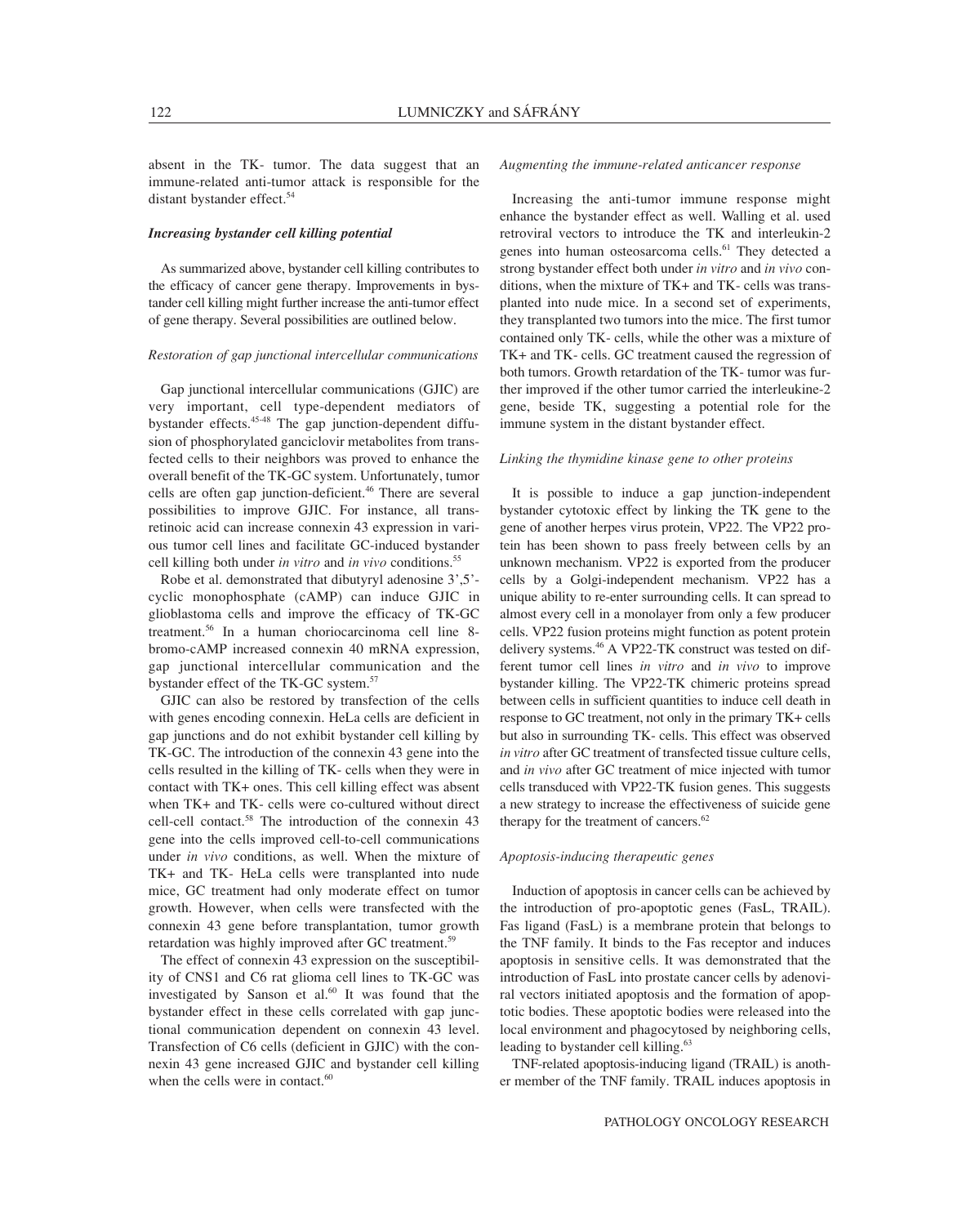transformed, but not in normal cells. TRAIL was cloned into an adenoviral vector and transduced into cancer cell lines. Overexpression of TRAIL induced apoptosis in transduced cells and TRAIL was released into the medium. When the TRAIL-containing medium was transferred to soluble TRAIL-sensitive cell lines, it induced bystander cell death.<sup>64</sup>

Interferon-gamma (IFN-γ) can modulate the anticancer activities of TNF family members including TRAIL. Park et al. demonstrated that pre-treatment of cancer cell lines with IFN-γ increased the production of interferon regulatory factor-1 (IRF-1) within the cells. IRF-1 induction improved TRAIL-induced apoptosis.<sup>65</sup> These data suggest that TRAIL-related bystander effects might be augmented by IFN-γ treatment.

### *Conclusion*

Animal experiments provided an enormous amount of data that cancer gene therapy might be an efficient new therapeutic agent. Despite of this fact, the ongoing clinical trials proved only the safety of these treatment modalities, but they had not contributed significantly to the survival of cancer patients. The development of new vector systems and improvements in modulating the bystander effects may give new, additional opportunities to a more successful clinical approach.

### *References*

- 1. *Vile RG, Russell SJ, Lemoine NR:* Cancer gene therapy: hard lessons and new courses. Gene Ther 7: 2-8, 2000
- 2. *Inaba M, Sawaa H, Sadata A, Hamada H:* Circumvention of 5 fluorouracil resistance in human stomach cancer cells by uracil phosphoribosyl transferase gene transduction. Jpn J Cancer Res 90: 349-354, 1999
- 3. *Aghi M, Hochberg F, Breakfield XO:* Prodrug activation enzymes in cancer gene therapy. J Gene Med 2: 148-164, 2000
- 4. *Aghi M, Kramm CM, Chou T, et al*: Synergistic anticancer effects of ganciclovir/thymidine kinase and 5-fluorocytosine/ cytosine deaminase gene therapies. J Natl Cancer Inst 90: 370- 380, 1998
- 5. *Takamiya Y, Short MP, Ezzeddine ZD, et al*: Gene therapy of malignant brain tumors: a rat glioma line bearing the herpes simplex virus type 1-thymidine kinase gene and wild type retrovirus kills other tumor cells. J Neurosci Res 33: 493-503, 1992
- 6. *Kanai F, Kawakami T, Hamada H, et al*: Adenovirus-mediated transduction of Escherichia coli uracil phosphoribosyltransferase gene sensitizes cancer cells to low concentrations of 5 fluorouracil. Cancer Res 58: 1946-1951, 1998
- 7. *Maron A, Gustin T, Le Roux A, et al*: Gene therapy of rat C6 glioma using adenovirus-mediated transfer of the herpes simplex virus thymidine kinase gene: long-term follow-up by magnetic resonance imaging. Gene Ther 3: 315-322, 1996
- 8. *Desaknai S, Lumniczky K, Esik O, et al*: Local tumor irradiation enhances the anti-tumor effect of a double-suicide gene therapy system in a murine glioma model. J Gene Med 5: 377-385, 2003
- 9. *Shawler DL, Fakhrai H, Van Beveren C, et al*: Gene therapy approaches to enhance antitumor immunity. Adv Pharmacol 40: 309-337, 1997
- 10. *Dranoff G, Jaffee E, Lazenby A, et al:* Vaccination with irradiated tumor cells engineered to secrete murine granulocytemacrophage colony-stimulating factor stimulates potent, specific, and long-lasting anti-tumor immunity. Proc Natl Acad Sci USA 90: 3539-3543, 1993
- 11. *Allione A, Consalvo M, Nanni P, et al*: Immunizing and curative potential of replicating and non-replicating murine mammary adenocarcinoma cells engineered with interleukin IL-2, IL-4, IL-6, IL-7, IL-10, tumor necrosis factor alpha, granulocyte-macrophage colony-stimulating factor, and gamma-interferon gene or admixed with conventional adjuvants. Cancer Res 54: 6022-6026, 1994
- 12. *Li J, Andres ML, Fodor I, et al*: Evaluation of pGL1-TNF-alpha therapy in combination with radiation. Oncol Res 10: 379-387, 1998
- 13. *Staba MJ, Mauceri HJ, Kufe DW, et al*: Adenoviral TNF-alpha gene therapy and radiation damage tumor vasculature in a human malignant glioma xenograft. Gene Ther 5: 293-300, 1998
- 14. *Lumniczky K, Désaknai S, Mangel L, et al*: Local tumor irradiation augments the anti-tumor effect of cytokine producing autologous cancer cell vaccines in a murine glioma model. Cancer Gene Ther 9: 44-52, 2002
- 15. *Hann B, Balmain A*: Replication of an E1B 55-kilodalton proteindeficient adenovirus ONYX-015 is restored by gain-of-function rather than loss-function p53 mutants. J Virol 77: 11588-11595, 2003
- 16. *Nemunaitis J, Khuri F, Ganly I, et al:* Phase II trial of intratumoral administration of ONYX-015, a replication-selective adenovirus, in patients with refractory head and neck cancer. J Clin Oncol 19: 289-298, 2001
- 17. *Nemunaitis J, Cunningham C, Buchanan A, et al*: Intravenous infusion of a replication-selective adenovirus ONYX-015 in cancer patients: safety, feasibility and biological activity. Gene Ther 8: 746-759, 2001
- 18. *Rogulski KR, Freytag SO, Zhang K, et al*: In vivo antitumor activity of ONYX-015 is influenced by p53 status and is augmented by radiotherapy. Cancer Res 60: 1193-1196, 2000
- 19. *Geoerger B, Grill J, Opolon P, et al*: Potentiation of radiation therapy by the oncolytic adenovirus dl 1520 ONYX-015 in human malignant glioma xenografts. Br J Cancer 89: 577-584, 2003
- 20. *Lin E, Nemunaitis J*: Oncolytic viral therapies. Cancer Gene Ther 11: 643-664, 2004
- 21. *Stanziale SF, Petrowsky H, et al*: Ionizing radiation potentiates the antitumor efficacy of oncolytic herpes simplex virus G207 by upregulating ribonucleotide reductase. Surgery 132: 353-359, 2002
- 22. *Timiryasova TM, Gridley DS, Chen B, et al*: Radiation enhances the anti-tumor effects of vaccinia-p53 gene therapy in glioma. Technol Cancer Res Treat 2: 223-235, 2003
- 23. *Robson T, Hirst DG:* Transcriptional targeting in cancer gene therapy. J Biomed Biotechnol 110-137, 2003
- 24. *Hallahan DE, Mauceri HJ, Seung LP, et al*: Spatial and temporal control of gene therapy using ionizing radiation. Nat Med 1: 786- 791, 1995
- 25. *Weichselbaum RR, Hallahan DE, Beckett MA, et al:* Gene therapy targeted by radiation preferentially radiosensitizes tumor cells. Cancer Res 54: 4266-4269, 1994
- 26. *Horsman MR, Bohm L, Margison GP, et al*: Tumor radiosensitizers – current status of development of various approaches: report of an International Atomic Energy Agency meeting. Int J Radiat Oncol Biol Phys 64: 551-561, 2006
- 27. *Chastel C, Jiricny J, Jaussi R*: Activation of stress-responsive promoters by ionizing radiation for deployment in targeted gene therapy. DNA Repair 3: 201-215, 2004
- 28. *Manome Y, Kunieda T, Wen PY, et al*: Transgene expression in malignant glioma using a replication-defective adenoviral vector